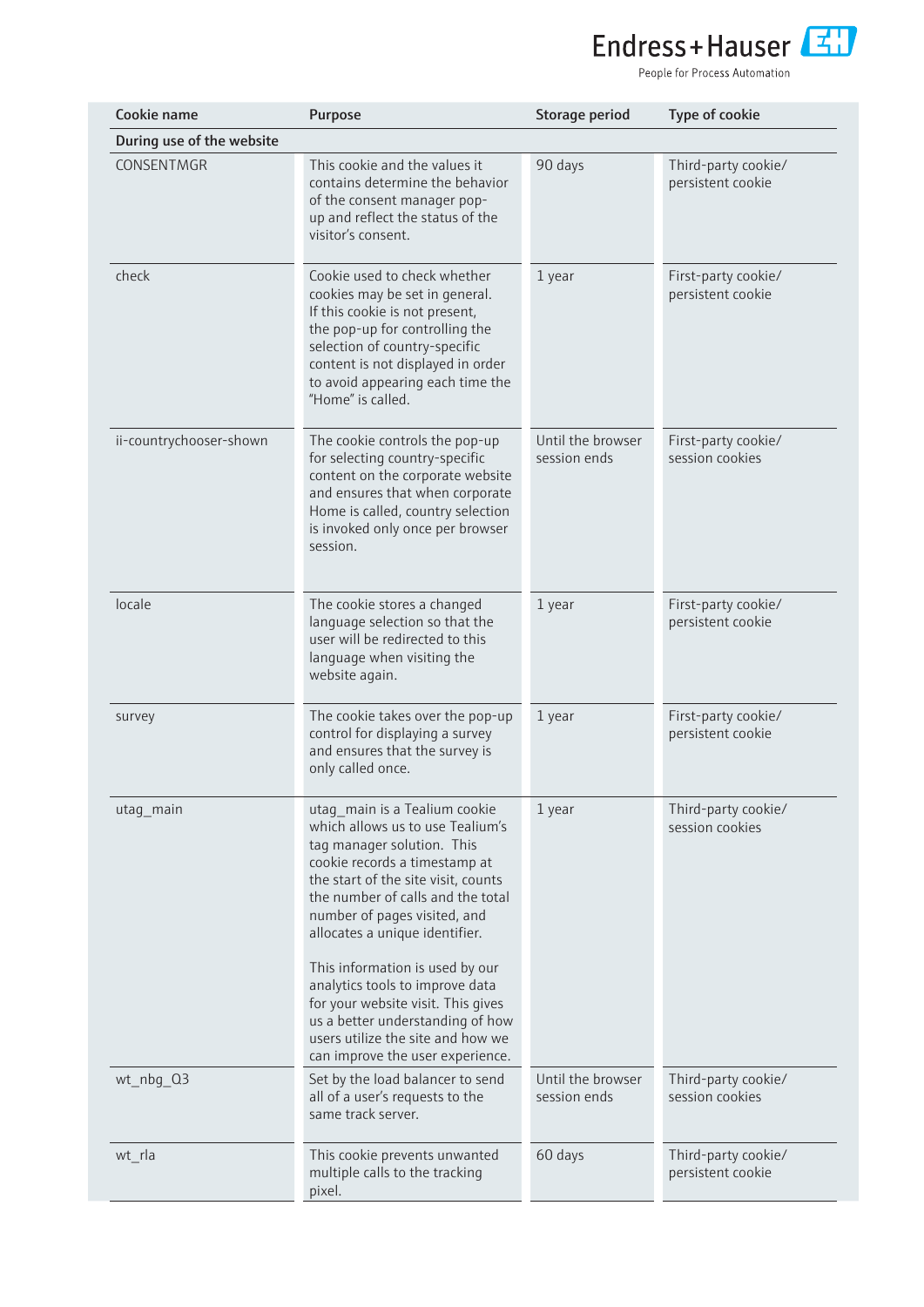

People for Process Automation

| Cookie name                                    | Purpose                                                                                                                      | Storage period                                      | Type of cookie                           |
|------------------------------------------------|------------------------------------------------------------------------------------------------------------------------------|-----------------------------------------------------|------------------------------------------|
| During use of the website                      |                                                                                                                              |                                                     |                                          |
| wteid 690842007173758                          | With the help of this cookie,<br>a user can be recognized as a<br>website visitor by means of an<br>anonymous and unique ID. | 169 days                                            | Third-party cookie/<br>persistent cookie |
| wteid 698771834146777                          | With the help of this cookie,<br>a user can be recognized as a<br>website visitor by means of an<br>anonymous and unique ID. | 169 days                                            | Third-party cookie/<br>persistent cookie |
| wtsid_690842007173758                          | This cookie detects related user<br>sessions.                                                                                | Until the browser<br>session ends                   | Third-party cookie/<br>session cookies   |
| wtsid_698771834146777                          | This cookie detects related user<br>sessions.                                                                                | Until the browser<br>session ends                   | Third-party cookie/<br>session cookies   |
|                                                | Additional cookies when using the e-commerce functionality of the website                                                    |                                                     |                                          |
| NEBPSESSIONID                                  | Stores a client-specific ID for<br>managing a server session in<br>NeBP.                                                     | Until the browser<br>session ends                   | Session cookie                           |
| nebp.activeCart                                | Stores the ID of the current<br>shopping basket.                                                                             | Until the browser<br>session ends                   | Session cookie                           |
|                                                | Additional cookies when using the e-commerce functionalities of the website, for users who are logged on                     |                                                     |                                          |
| nebp.userName                                  | Saves the user name of the<br>logged on user.                                                                                | Until the browser<br>session ends                   | Session cookie                           |
| nebp.splashScreenShown                         | To control the splash screen pop-<br>up (display of daily maintenance<br>and promotional information).                       | Until the end of<br>the current day at<br>23:59:59. | Persistent cookie                        |
| Additional cookies when using the configurator |                                                                                                                              |                                                     |                                          |
| <b>JSESSIONID</b>                              | This cookie recognizes related<br>user sessions (default from web<br>server, no purpose).                                    | Until the browser<br>session ends                   | First-party cookie/session<br>cookies    |
| Additional cookies when CAD drawings are used  |                                                                                                                              |                                                     |                                          |
| p.aid                                          | Navigator platform has PLP and<br>other tools; this defines it as PLP<br>for auditing purposes.                              | 20 minutes                                          | Persistent cookie                        |
| p.c                                            | Navigator platform has many<br>companies; this defines which<br>company PLP is loaded.                                       | 20 minutes                                          | Persistent cookie                        |
| p.cadreferrer                                  | Where did the user come from?<br>(Website, internal form etc.)                                                               | 20 minutes                                          | Persistent cookie                        |
| p.cc                                           | For database info that drives<br>CAD.                                                                                        | Until the browser<br>session ends                   | Session cookie                           |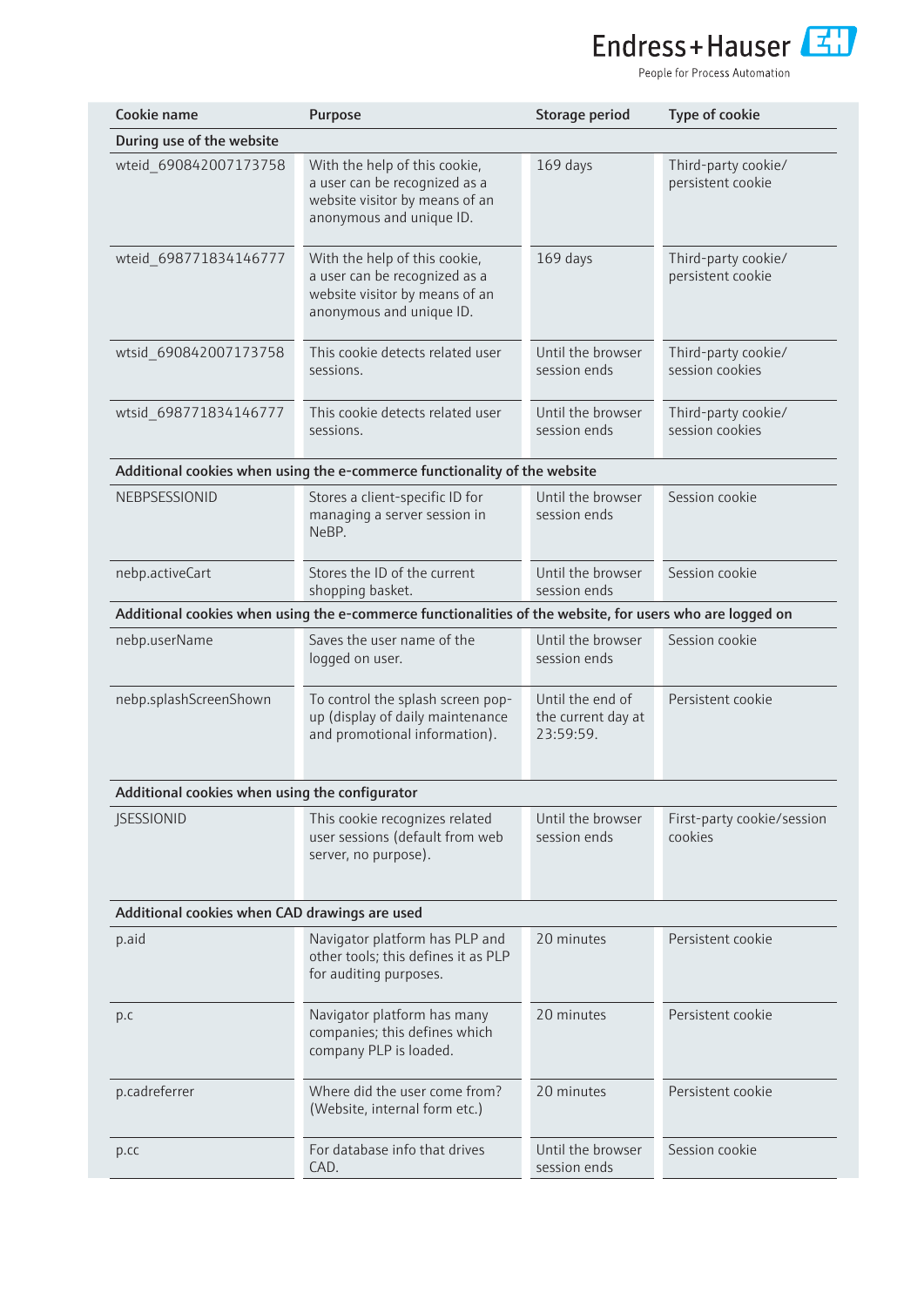

People for Process Automation

| Cookie name               | Purpose                                                                                                                       | Storage period                    | Type of cookie                      |
|---------------------------|-------------------------------------------------------------------------------------------------------------------------------|-----------------------------------|-------------------------------------|
| During use of the website |                                                                                                                               |                                   |                                     |
| p.cg                      | For database info that drives<br>CAD.                                                                                         | 20 minutes                        | Persistent cookie                   |
| p.d                       | For Database published or stage<br>that drives CAD                                                                            | 20 minutes                        | Persistent cookie                   |
| p.dm                      | Is visitor on desktop or mobile.                                                                                              | Until the browser<br>session ends | Session cookie                      |
| p.ins                     | Stores visitor info for that<br>session.                                                                                      | >65 years                         | Persistent cookie                   |
| p.s                       | Stores visitor info for that<br>session.                                                                                      | 20 minutes                        | Persistent cookie                   |
| $p.ud*$                   | Stores visitor info from User<br>Tracking form.                                                                               | >65 years                         | Protocol cookie                     |
| p.us                      | Internal User ASP Session ID                                                                                                  | 20 minutes                        | Persistent cookie                   |
| p.v                       | Defines the Design version that<br>is loaded from website manager<br>(wrapper)                                                | 20 minutes                        | Persistent cookie                   |
|                           | Additional cookies when product selection is used according to application areas (Applicators)                                |                                   |                                     |
| <b>JSESSIONID</b>         | <b>Find Tomcat session</b>                                                                                                    | Session                           | Session cookie                      |
| MyApplicatorUserIdCookies | Retrieve user settings (ID in<br>Applicator UserData DB)                                                                      | >65 years                         | Persistent cookie                   |
|                           | Additional cookies when serial number search is used (Device Viewer)                                                          |                                   |                                     |
| <b>JSESSIONID</b>         | Identification of the session on<br>the load balancing server (a user<br>session is always routed to the<br>same server).     | Until the browser<br>session ends | Session cookie                      |
|                           | Additional cookies when spare part search is used (Spare Part Finding tool)                                                   |                                   |                                     |
| <b>JSESSIONID</b>         | Identification of the session on<br>the server.<br>Load balancing (a user session<br>is always routed to the same<br>server). | Until the browser<br>session ends | Session cookie                      |
| SFT HISTORY               | History of search queries (which<br>order codes were searched for<br>and when) for the "Recent search<br>list" function       |                                   | Not a cookie, but local<br>storage. |
|                           | Additional cookies when order code search is used (Order Code Interpreter)                                                    |                                   |                                     |
| <b>JSESSIONID</b>         | Identification of the session on<br>the server.<br>Load balancing (a user session<br>is always routed to the same<br>server). | Until the browser<br>session ends | Session cookie                      |